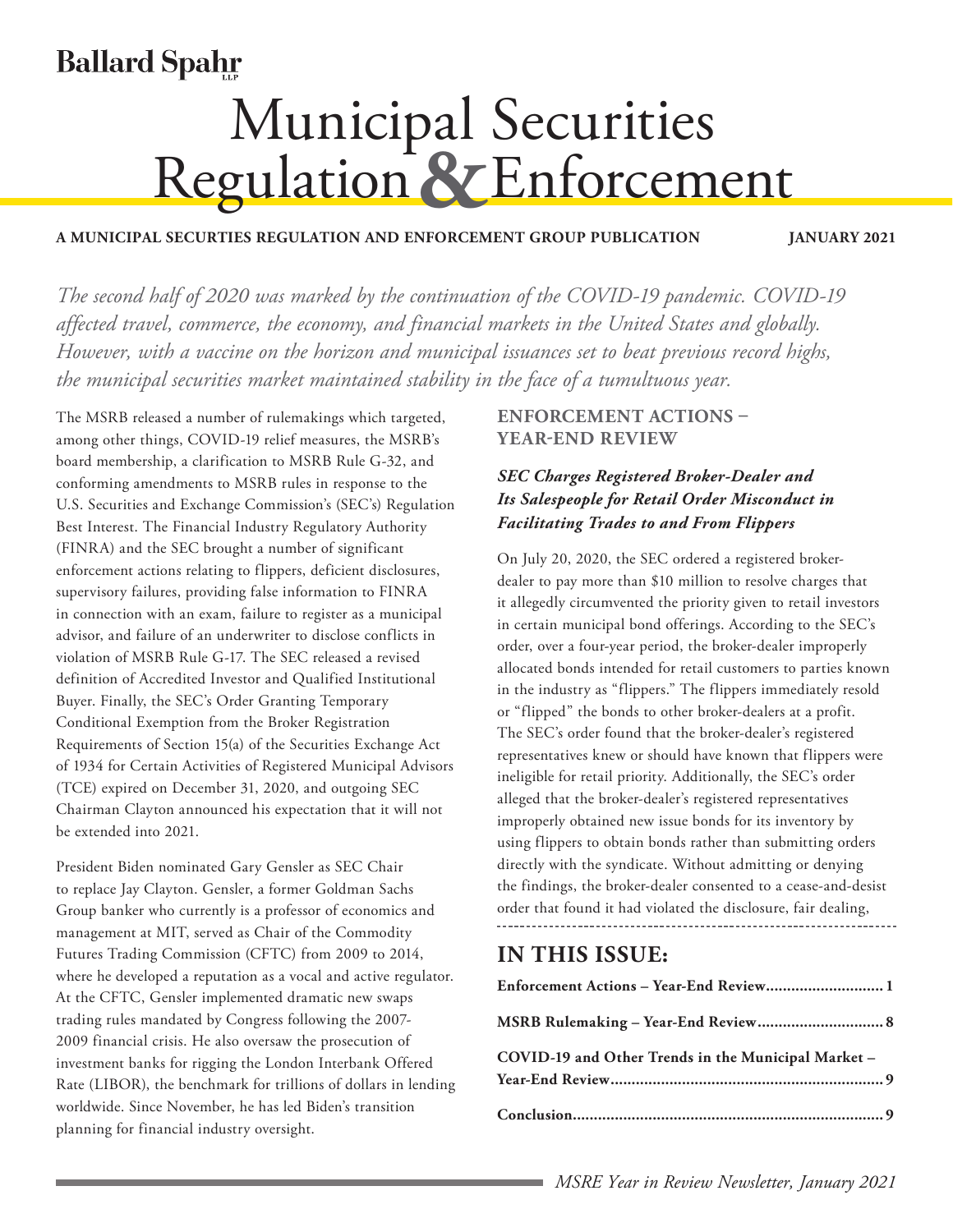and supervisory requirements of MSRB Rules G-11(k), G-17, and G-27, and had also failed to reasonably supervise within the meaning of Section 15(b)(4)(E) of the Securities Exchange Act of 1934.

In related actions, the SEC settled proceedings against two of the broker-dealer's registered representatives for allegedly negligently submitted retail orders for municipal bonds on behalf of their flipper customers. In [both](https://www.sec.gov/litigation/admin/2020/34-89347.pdf) [orders](https://www.sec.gov/litigation/admin/2020/34-89346.pdf), the SEC alleged that the two registered representatives helped the broker-dealer's bond traders improperly obtain bonds for the broker-dealer's own inventory through their flipper customer.

# *SEC Charges Registered Broker-Dealer and Its Salespeople for Flipping Muni Bonds in Violation of Federal Securities Laws and MSRB Rules and for Causing the Flippers to Violate Broker Registration Requirements*

In a separate case dealing with flippers, on September 14, 2020, the SEC settled with another registered broker-dealer and two of its registered representatives for circumventing the priority given to retail and institutional investors in certain municipal bond offerings. According to the SEC's [order,](https://www.sec.gov/litigation/admin/2020/33-10837.pdf) the registered broker-dealer improperly allocated new issue municipal bonds intended for retail customers to flippers, who then resold the bonds to other broker-dealers. The order again found that the registered representatives knew or should have known that the flippers were not eligible for retail priority, and that they allowed the registered broker-dealer to obtain bonds for its own inventory by using flippers as proxies to place customer orders, circumventing the priority of orders. Without admitting or denying the SEC's findings, the registered broker-dealer consented to a cease-and desist order for willfully violating the antifraud provisions of Section  $17(a)(3)$  of the Securities Act of 1933, Section  $15B(c)(1)$  of the Securities Exchange Act of 1934, the disclosure, fair dealing, and supervisory provisions of MSRB Rules G-11(k), G-17, and G-27, and failing to reasonably supervise within the meaning of Section 15(b)(4)(E) of the Exchange Act.

Notably, the settling broker-dealer also agreed to settle charges that it caused the flippers to violate Section 15(b) of the Exchange Act, which requires individuals performing broker-dealer activities to be registered with the SEC. The Order alleges that the "regularity of participation in securities transactions for the accounts of others" required the flippers to register as broker-dealers, and the brokerdealers trading with them "knew or should have known" that the flippers were not registered with the SEC. The settlement raises difficult questions as to the responsibilities of brokerdealers to monitor their trading partners.

In related actions, the SEC instituted settled proceedings against two of the broker-dealer's registered representatives. In [both](https://www.sec.gov/litigation/admin/2020/33-10838.pdf) [orders](https://www.sec.gov/litigation/admin/2020/33-10839.pdf), the SEC's found that the two registered representatives negligently submitted retail orders for new issue municipal bonds on behalf of their flipper customers and helped their registered broker-dealer obtain bonds for their its own inventory.

#### *FINRA Fines Investment Bank and Financial Services Company for Supervisory Rule Violation*

On September 3, 2020, FINRA [settled charges](https://www.finra.org/sites/default/files/fda_documents/2018057286802%20Stifel%2C%20Nicolaus%20%26%20Company%2C%20Inc%20CRD%20793%20AWC%20sl%20%282020-1601684371148%29.pdf) against a financial services company for allegedly violating MSRB Rule G-27 on supervision after FINRA alleged the firm did not have a supervisory system reasonably designed to identify and prevent prohibited pre-arranged transactions. FINRA found that from October 31, 2017, through February 27, 2020, the firm did not have a supervisory system, including written supervisory procedures (WSPs), which were reasonably designed to detect and prevent its broker dealers from executing pre-arranged transactions. Furthermore, the firm did not have exception reports, trade alerts, or other ways to detect potential pre-arranged transactions; instead, the firm relied on its supervisors to detect and prevent those transactions as part of their daily review of thousands of transactions. During the requisite time period, FINRA alleged that a former registered representative effected 56 pairs of pre-arranged transactions in municipal securities between the customers' accounts by trading with another broker-dealer. The transactions were executed simultaneously, whereby the firm would sell the municipal bonds as agent on behalf of one of their customers to another broker-dealer and then buy back the bonds on the same day from the same broker-dealer as agent on behalf of another firm customer. The firm agreed to pay a \$40,000 fine and be censured while neither admitting nor denying FINRA's findings that it violated MSRB Rule G-27 on supervision.

#### *SEC Charges Charter School Operator and Its Former President With Fraudulent Municipal Bond Offering*

On September 14, 2020, the SEC charged a state-funded nonprofit charter school operator and its former president with misleading investors in an April 2016 municipal bond offering. The **SEC's** complaint filed in the U.S. District Court for the District of Arizona charged the charter school operator and its former president with violating antifraud provisions of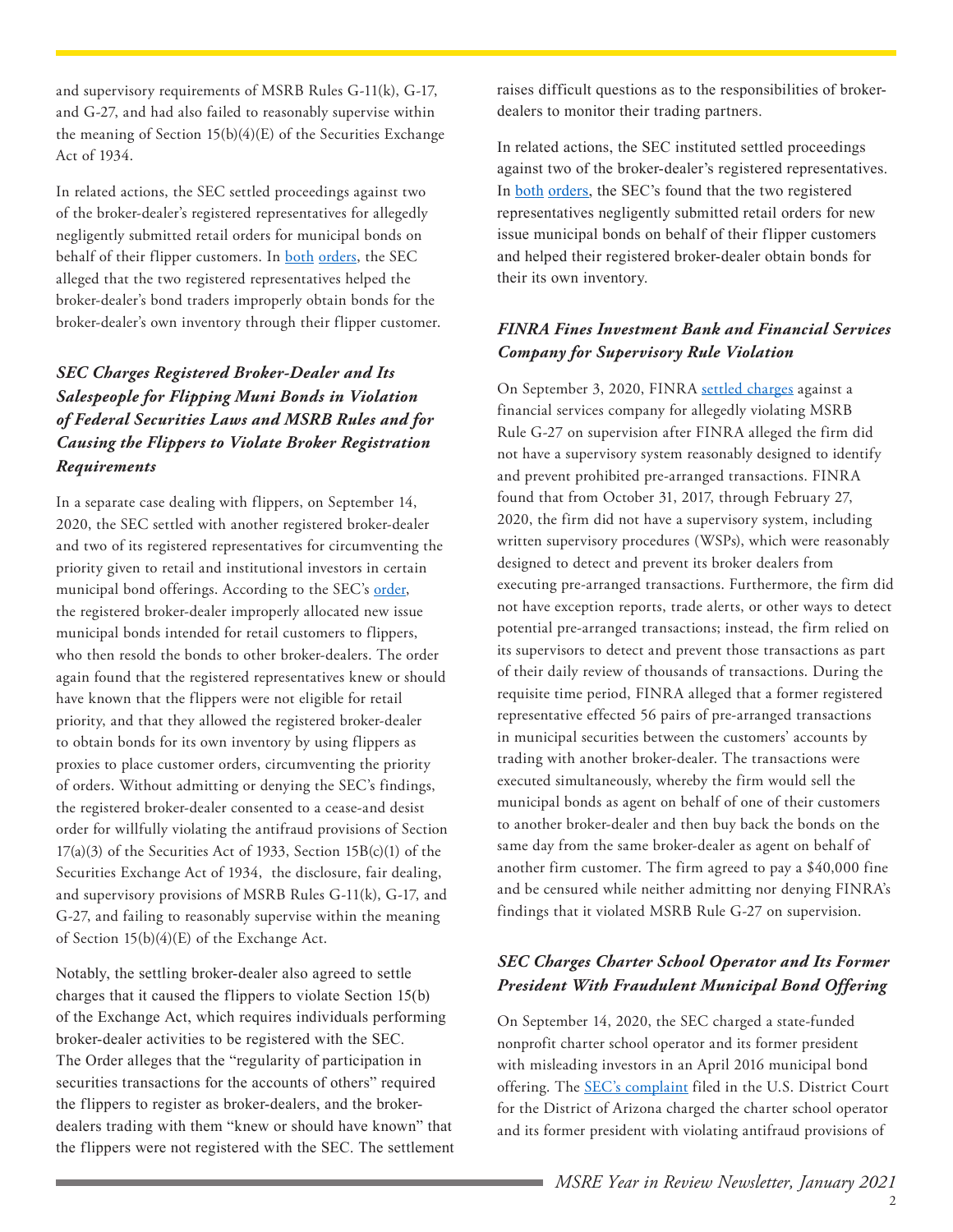the federal securities laws after making false and misleading statements about the charter school's financial condition in the months and years leading up to the bond offering. The charter school operator experienced substantial operating losses and repeatedly made unauthorized withdrawals from two reserve accounts to cover routine operating expenses, to pay other debts, and to transfer money to affiliated entities, none of which was disclosed in the offering document provided to investors. The conduit borrower in the offering defaulted only one year after the April 2016 offering and subsequently reduced the interest payments that it made on the bonds. Without admitting or denying the allegations in the complaint, the charter school operator agreed to settle with the SEC and to be enjoined from future violations of the charged securities laws. The former president of the charter school agreed to pay a \$30,000 penalty and to be enjoined from participating in future municipal securities offerings.

# *FINRA Settles With Placement Agent in Reg D Offering for Failure to Retain Evidence of the Process and Results of a Due Diligence Investigation*

On September 23, 2020, [FINRA settled with](https://www.finra.org/sites/default/files/fda_documents/2015048347902%20Capital%20City%20Securities%2C%20LLC%20CRD%20146001%20AWC%20sl%20%282020-1603585168711%29.pdf) a placement agent for failing to perform due diligence and supervise an employee in connection with the placement of securities by the placement agent in a Regulation D offering. According to the settlement, the transaction involved the sale of Regulation D securities to a qualified institutional buyer of preferred stock of a publicly listed company in the amount of \$10 million. The placement agent's due diligence file was deemed insufficient because it contained only an email with a hyperlink to public EDGAR (the Electronic Data Gathering, Analysis, and Retrieval system) filings and the stock purchase agreement, which contained the terms of the transaction. The placement agent allegedly did not document the "process or results of a reasonable investigation into the issuer of the preferred stock shares, meetings, tasks performed, and documents and information reviewed as described by FINRA Regulatory Notice 10-22 and required by the firm's own written procedures." While not the subject of a municipal securities enforcement action, the result has an analogous application to municipal securities private placements and duties of a municipal securities placement agent. You can read our full alert on this settlement and its impact on placement agents [here.](https://www.ballardspahr.com/alertspublications/legalalerts/2020-12-01-placement-agents-and-due-diligence-finra-settles-with-a-placement-agent-for-failure)

### *SEC Fines Charter School Financing and Consulting Firm and Its President for Providing Municipal Bond Advice Without Registering as a Municipal Advisor*

On September 25, 2020, the [SEC settled charges](https://www.sec.gov/litigation/admin/2020/34-90002.pdf) with a charter school financing and consulting firm and its president for allegedly providing municipal bond advice without registering as municipal advisors as required under federal law. According to the SEC order, the charter school consulting firm and its president provided municipal advice to 12 charter schools in connection with the issuance of municipal bonds from July 2014 through September 2019. These bond offerings were sold through conduit issuers and raised roughly \$222 million. The SEC found that the advice involved advice on financing structures and interest rates, debt service analysis and amortization schedules, selection of the conduit municipal issuer, and selecting an underwriter. In a public statement, the SEC stated that these services are "routinely provided by a registered municipal advisor to municipal entities and obligated persons." The firm and its president did not admit or deny the SEC's findings and agreed to cease-and-desist orders and to jointly and severally pay \$30,000 for violating registration provisions under Section 15B(a)(1)(B) of the Securities Exchange Act of 1934.

# *FINRA Fines Registered Broker-Dealer for Failing to File Accurate VRDO and Other Information to the SHORT System*

On October 7, 2020, a FINRA-registered broker-dealer agreed to pay \$47,500 to [settle charges](https://www.finra.org/sites/default/files/fda_documents/2018057742301%20Raymond%20James%20%26%20Associates%2C%20Inc.%20CRD%20705%20AWC%20RRM%20%282020-1604794768587%29.pdf) it violated MSRB Rules G-34 on CUSIP requirements and Rule G-27 on supervision after FINRA found it failed to accurately submit variable rate demand obligation (VRDO) interest rate information. FINRA found that from April 1, 2009, to March 28, 2018, the brokerdealer failed to accurately submit minimum denomination and maximum interest rates to the MSRB's Short-term Obligation Rate Transparency System (SHORT), which collects information and documents on municipal securities bearing interest at short-term rates, including VRDOs. During this period, FINRA also found that the broker-dealer failed to establish and maintain a supervisory system. The broker-dealer agreed to pay the fine and be censured while neither admitting nor denying FINRA's findings that it violated MSRB Rules G-34 and Rule G-27.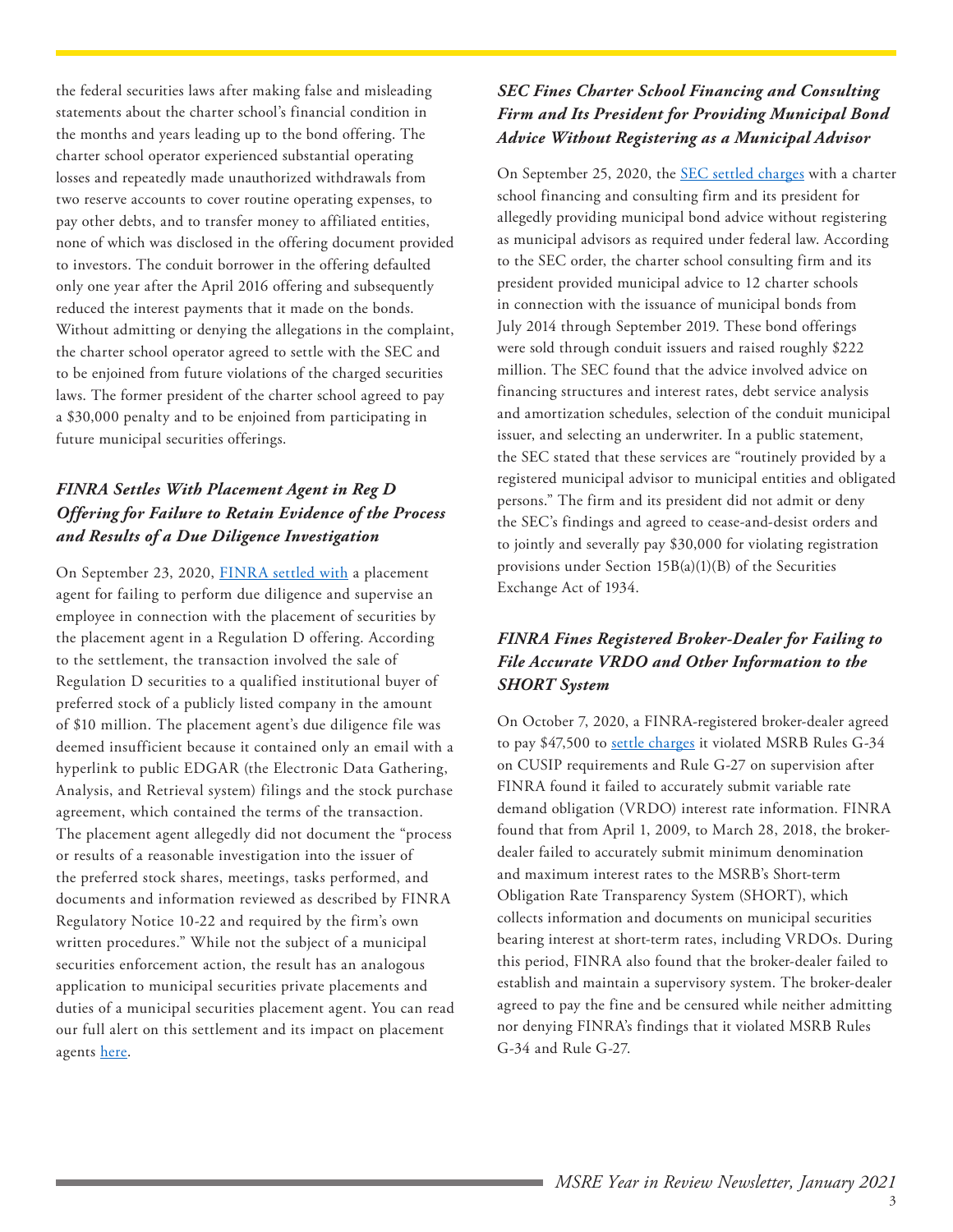#### *SEC Pulls Illinois City Back Into Court for 2014 Settlement Violations*

On October 28, 2020, the [SEC filed a motion](https://www.law360.com/articles/1323828/attachments/0) in the U.S. District Court for the Northern District of Illinois Eastern Division asking the court to order the city of Harvey, Illinois, to implement December 2014 recommendations laid out by an independent consultant aimed at strengthening the city's "weak and ineffective system of internal controls." According to the motion, a March 2019 report conducted by an accounting firm concluded the "internal control environment within the city of Harvey is still unreliable and informal and most likely will remain so unless forced by external regulatory bodies or a renewed commitment by the new administration to remediate undocumented controls and policies and procedures as a top priority in 2019." The SEC's filing comes during the city's efforts to restructure its debt under an agreement struck earlier in 2020 with bondholders who sued to intercept tax collections amid ongoing general obligation bond defaults. Under the agreement, which was approved by a Cook County Circuit Court judge, the City of Harvey was allowed to keep 90% of pledged tax revenues, while bondholders receive the other 10%. The agreement runs to June 2, 2022, as long as the city honors the will of the pact that call for it to continue negotiations and move toward a debt restructuring with its municipal advisory firm.

# *D.C. Circuit Sustains SEC Order Against Chief Compliance Officer for Failure to Report a Statutorily Disqualified Person to FINRA and Supervisory Failures at Two Registered Broker-Dealers*

In July 2015, a Chief Compliance Officer (CCO) for a registered broker-dealer was fined for failing to review and monitor the firm's electronic communications. According to [FINRA's allegation](https://www.finra.org/sites/default/files/OHO_North_2012030527503_072315_0_0.pdf) against the CCO, the CCO failed to conduct daily reviews of electronic communications, maintain a record of the reviews, review electronic communications generated by someone associated with the firm who transmitted the information through a Bloomberg account, and enforce the firm's WSPs, all in violation of NASD Rule 3010 and FINRA Rule 2010.

In December 2015, the same CCO was then employed at another registered broker-dealer and was censured, fined, and suspended pursuant to a FINRA Office of Hearing Officers (OHO) [decision](https://www.finra.org/sites/default/files/OHO_North_2010025087302_120115.pdf). While CCO at a FINRA member firm, the CCO failed to report to FINRA that an associated person at the firm was involved in a variety of business activities with a

statutorily disqualified person. Additionally, the CCO failed to follow supervisory procedures pertaining to his review of the firm's electronic correspondence, failed to conduct an appropriate review of the firm's email and Bloomberg communications, and failed to institute a heightened review of the associated person's email and Bloomberg communications to monitor the associated person's and statutorily disqualified person's business relationship. The CCO appealed both decisions through FINRA's National Adjudicatory Council (NAC). The NAC's decisions upholding the OHO's findings can be found [here](https://www.finra.org/sites/default/files/NAC_2012030527503_North_080317_0_0.pdf) and [here](https://www.finra.org/sites/default/files/NAC_2010025087302_North_031517_0.pdf). The CCO then appealed both of NAC's rulings to the SEC. The SEC sustained FINRA's disciplinary action, holding that the CCO failed to review electronic correspondence for "substantial periods of time," which was unreasonable and inconsistent with both firm's WSPs. The SEC's decisions upholding the NAC's findings can be found [here](https://www.sec.gov/litigation/opinions/2018/34-84500.pdf) and [here](https://www.sec.gov/litigation/opinions/2019/34-87638.pdf). The CCO then consolidated both appeals to the U.S. Court of Appeals for the District of Columbia Circuit. On October 23, 2020, the D.C. Circuit [sustained](https://www.govinfo.gov/content/pkg/USCOURTS-caDC-18-01341/pdf/USCOURTS-caDC-18-01341-0.pdf) the SEC's opinions and orders, holding that the SEC's determination was supported by substantial evidence, namely, that the CCO failed to ensure review of electronic correspondence at both firms and failed to report the brokerdealer's relationship with a statutorily disqualified person. Notably, the D.C. Circuit rejected the CCO's argument that FINRA reporting rules apply to member firms and not individuals. Under FINRA Rule 0140(a), FINRA rules apply to all members and persons associated with a member shall have the same duties and obligations as a member.

# *Broker-Dealer Agrees to FINRA Fine for Failing to Correctly Report Trades*

On November 23, 2020, FINRA [settled charges](https://www.finra.org/sites/default/files/fda_documents/2018057239701%20Dealerweb%20Inc.%20CRD%2019662%20AWC%20va.pdf) with a New Jersey-based broker-dealer firm alleging that it violated MSRB Rules G-8 on books and records, G-14 on reports of sales or purchases, and G-27 on supervision after FINRA found the firm failed to correctly report 147,000 trades. The firm acts as an interdealer broker by facilitating trades between buyers and sellers on electronic and voice platforms. FINRA found that from April 2016 through March 2019, the firm failed to report roughly 147,000 trades to MSRB's Realtime Transaction Reporting System (RTRS) in increments of seconds. Those roughly 147,000 trades represented 100% of the municipal transactions that were reported by the firm. The firm's misconduct resulted from a system issue whereby transactions were being reported with "00" in the seconds field, which caused trades not to be reported in the RTRS. Additionally, according to the settlement, during the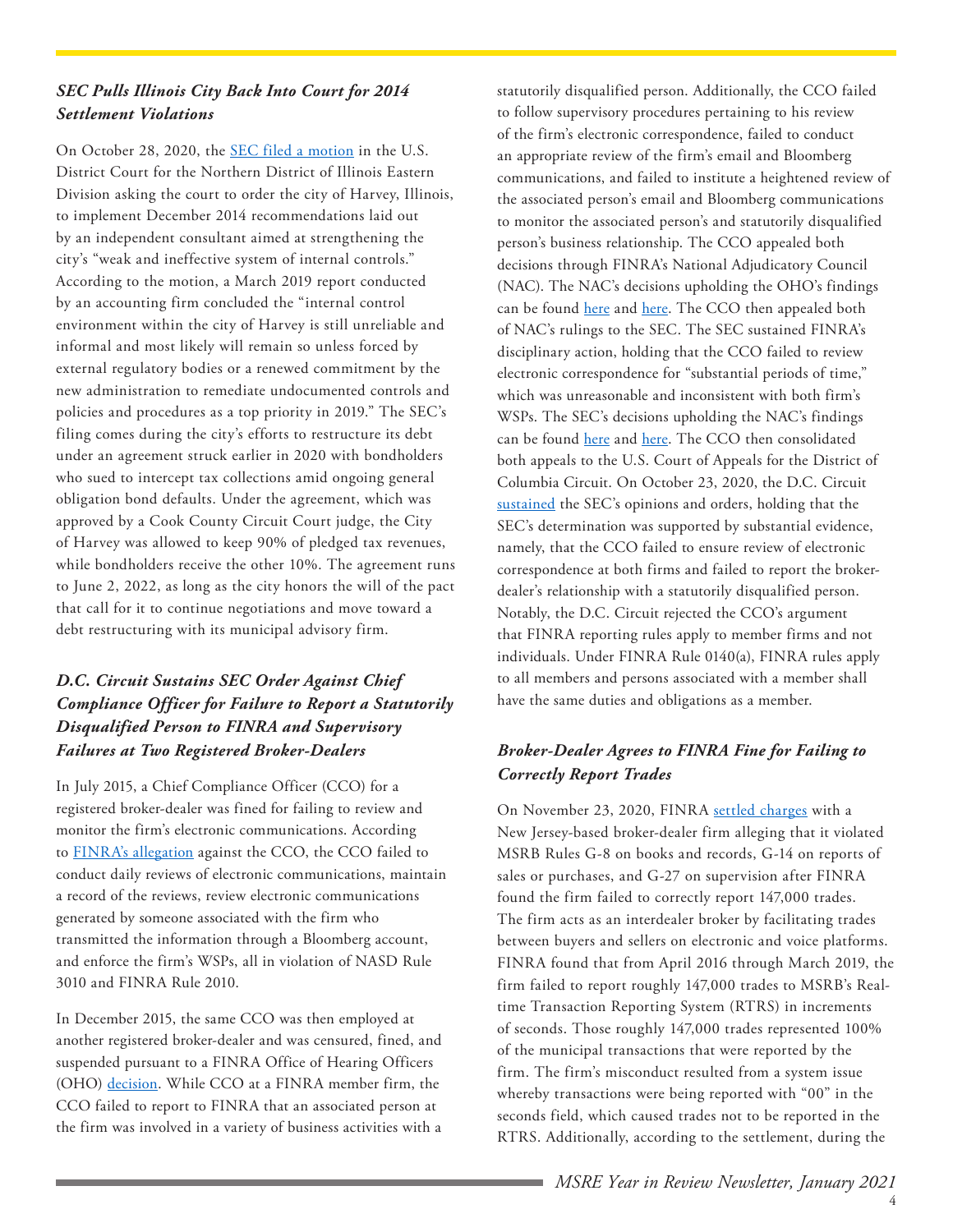same time period, the firm failed to conduct a documented comparison required under its WSPs to confirm the accuracy of the time of the trades reported to the MSRB. Without admitting or denying the findings, the firm agreed to pay a \$25,000 fine and be censured.

# *Individual Agrees to FINRA Fine for Altering Documents Sent to FINRA and Violating MSRB Rule G-17's Disclosure Requirements*

On November 23, 2020, [FINRA settled charges](https://www.finra.org/sites/default/files/fda_documents/2016049886601%20Kevin%20Paul%20Rast%20CRD%201350998%20AWC%20va.pdf) with an individual alleging the individual altered documents and failed to disclose conflicts of interest. FINRA alleged that on two separate occasions in 2016, he produced altered documents in response to FINRA requests for evidence of supervisory review. According to FINRA, he downloaded 12 report cards via the MSRB's RTRS, which showed the number and percentage of trades that the firm reported late. The reports also included the date the individual downloaded the document from RTRS. FINRA alleged the broker-dealer deleted the downloaded dates, circled percentages on some report cards, and initialed each one in an attempt to give the false appearance of a contemporaneous supervisory review of the firm's report cards when in fact he had not conducted the service.

Additionally, FINRA settled charges that the individual, acting as co-underwriter and the firm's Municipal Securities Principal, failed to ensure the proper disclosures under MSRB Rule G-17 were made to the issuer, customers, and participants in an offering of municipal securities. According to FINRA, disclosures should have been made of the underwriter's financial interests in a company that provided oversight activities and other services to the borrower representing the financed project. Without admitting or denying the findings, the individual agreed to pay a \$7,500 fine and a four-month suspension.

#### *Investor-Owned Utility Settles SEC Charges*

On December 3, 2020, the **SEC** settled charges with an investorowned utility that co-managed a failed twin nuclear reactor project with a South Carolina-owned municipal utility. The corporation and its subsidiary owned 55% of the twin-reactor project, while the South Carolina-owned municipal utility owned the remaining 45%. The municipal utility owners abandoned the project after determining that completing the units would cost municipal utility customers another 41% in rate increases by 2030 and another \$7 billion above the \$4.5 billion already spent on the project. Without a partner to finish

the project, the investor-owned utility decided to abandon the project completely. The SEC's February 2020 [complaint](https://www.sec.gov/litigation/complaints/2020/comp24751.pdf) alleged that two of the investor-owned utility's former senior executives misled investors by claiming that the nuclear project would qualify for more than \$1 billion in tax credits when they knew that the project was far behind schedule and unlikely to qualify for tax credits. The complaint also alleged that the company's false statements and omissions boosted its stock price, and allowed them to raise rates on customers and sell more than \$1 billion in bonds. Without admitting or denying the allegation, the company and its subsidiary agreed to pay a \$25 million penalty, \$112.5 million in disgorgement plus prejudgment interest, and a permanent injunction.

#### *SEC Settles Charges for Misleading Disclosures About Impact of COVID-19*

On December 4, 2020, the SEC announced it settled charges against a corporate issuer for misleading disclosures about the impact of the COVID-19 pandemic on its business operations and financial condition in connection with its required Form 8-K filings. See [our legal alert](https://www.ballardspahr.com/alertspublications/legalalerts/2020-12-04-sec-announces-first-enforcement-action-against-public-company-for-misleading) for more information. The SEC alleged that the company violated Section 13(a) of the Exchange Act and Rules 13a-11 and 12b-20 thereunder which collectively require an issuer of a registered security to file accurate reports to the SEC on Form 8-K that contain material information necessary to make the required statements made in the reports not misleading. The SEC alleged that in March 2020, the company failed to disclose that it had sent a letter to each of its restaurant landlords stating that it was not going to pay rent for April 2020, that the company was losing \$6 million in cash per week, and that it only had 16 weeks of cash remaining.

In a [press release](https://www.sec.gov/news/press-release/2020-306) accompanying [the order](https://www.sec.gov/litigation/admin/2020/34-90565.pdf), the SEC included a reminder about the Corporate Issuer Statement it issued on April 8, 2020, on the importance of disclosure. See our [July 2020 Mid-Year Newsletter](https://www.ballardspahr.com/-/media/files/municipal-market-enforcement---07-20.pdf) for a recap of SEC statements and disclosure guidance related to COVID-19 disclosure for municipal issuers and borrowers.

# *Global Investment Bank Settles Charges With FINRA Over Alleged Failure of Establishing and Maintaining 529 Savings Plan System*

On December 15, 2020, FINRA announced it [settled charges](https://www.finra.org/sites/default/files/fda_documents/2016047696701%20RBC%20Capital%20Markets%2C%20LLC%20CRD%2031194%20AWC%20rrm.pdf) with a global investment bank for failing to establish and maintain a supervisory system reasonably designed to supervise representatives' recommendations to customers to purchase particular share classes of 529 savings plans in violation of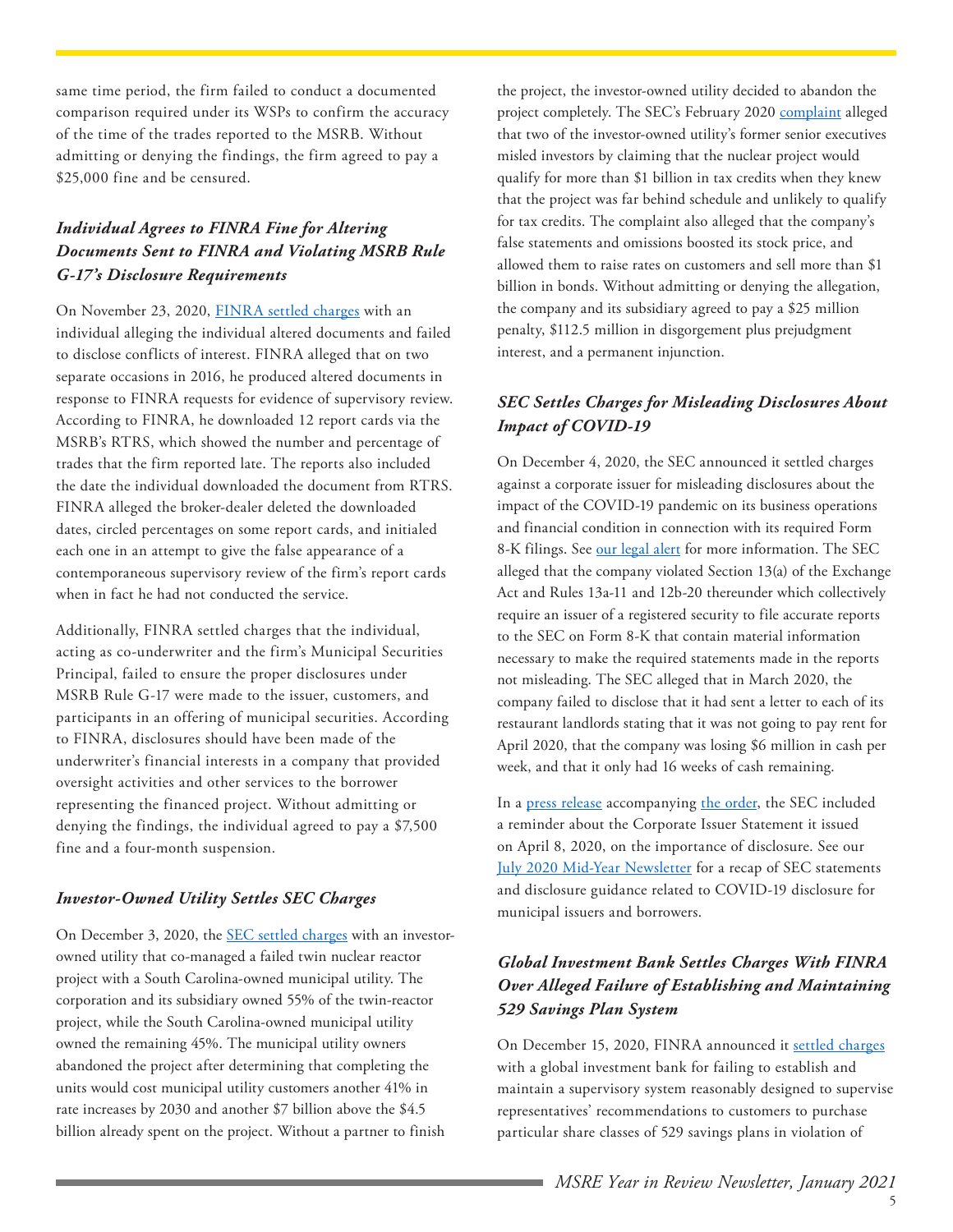MSRB Rule G-27. FINRA alleged that the firm's supervisory system was not reasonably designed in that (1) the firm failed to provide adequate guidance to representatives regarding the importance of considering share-class differences when recommending 529 plans and (2) the firm failed to provide supervisors with adequate guidance or the information necessary to properly evaluate the suitability of 529 shareclass recommendations. From January 1, 2008, to July 21, 2016 (the time in question), the firm was a designated brokerdealer for 30 state-sponsored 529 plans and held about \$930 million in customers' assets in those 529 plan accounts. The firm was not fined, and FINRA credited the firm with its cooperation in proactively initiating a review and correction of its supervisory systems and procedures applicable to 529 plan recommendations. Instead, the firm agreed to a censure and paying restitution amounting to \$685,520 plus interest.

## *SEC Settles Charges Against a Municipal Underwriter for New Issue Sales to Broker Dealers Citing Misleading Advertising in Connection With Its Distribution of Municipal Bonds*

On December 22, 2020, the SEC announced it settled charges against an underwriter for violations of MSRB Rules G-17 and G-21. See the Order [here.](https://www.sec.gov/litigation/admin/2020/34-90783.pdf) According to the SEC's findings, during the time period in question, the underwriter sold roughly 76% of the par value of its offerings to brokerdealers, rather than directly to investors, and 35% of the par value of those offerings were sold to a single broker dealer, who then resold the bonds to investors at prices higher than the initial offering prices. The SEC found that notwithstanding this "regular practice," the underwriter at the same time represented on its website and in RFP responses to issuers that the underwriter had "an extensive customer base which would allow it to locate suitable investors for the bonds and sell the bonds at competitive interest rates." According to the Order, since underwriters must make truthful and accurate representations about their capacity and resources to perform the underwriting and not to misrepresent or omit material facts, the SEC found that the underwriter's practice was a violation of MSRB's Rule G-17 on fair dealing. The SEC also alleged that the underwriter violated MSRB's Rule G-21 on advertising because the underwriter's website was considered a professional advertisement and the statements about its distribution capabilities were false and misleading. Our legal [alert](https://www.ballardspahr.com/alertspublications/legalalerts/2021-01-11-sec-settles-charges-against-municipal-underwriter-for) has more information.

#### *FINRA Announces Interim Progress of Voluntary 529 Plan Initiative*

On December 30, 2020, FINRA [announced](https://www.finra.org/media-center/newsreleases/2020/finra-announces-interim-progress-voluntary-529-plan-share-class) initial results of its voluntary self-reporting 529 Plan Shares Class Initiative (529 initiative), which included more than \$2.7 in restitution and interest to customers owning approximately 3,900 accounts, arising from settlements with two firms and matters resolved through cautionary action letters. These results stemmed from FINRA's January 2019 [initiative](https://www.finra.org/media-center/news-releases/2019/finra-launches-new-initiative-member-firms-self-report-529-savings-plan), through [Regulatory Notice 19-04,](https://www.finra.org/rules-guidance/notices/19-04) aimed at promoting member firms' compliance with the rules governing shareclass recommendations of 529 savings plans and promptly compensating harmed customers. The 529 initiative encouraged firms to review their supervisory systems and procedures regarding 529 plan share-class recommendations, self-report potential violations of applicable rules, describe and demonstrate past or future corrective actions, and provide FINRA with a plan to remediate harmed customers. FINRA's settlements with two firms may be found [here](https://www.finra.org/sites/default/files/2020-12/morgan-stanley-smith-barney-awc-123020.pdf) and [here.](https://www.finra.org/sites/default/files/2020-12/b-riley-wealth-management-awc-123020.pdf)

### *FINRA and the SEC Find Recurring Deficiencies in the Municipal Market*

The Bond Buyer reported on August 17, 2020, that FINRA and SEC examiners announced recurring deficiencies in the timeliness of conflict of interest disclosures, supervisory procedures and advertising issues in recent municipal advisor exams. The SEC, FINRA, and MSRB discussed these findings in a joint webinar held on August 13, 2020.

The Bond Buyer reported that the SEC found that about 60% of municipal advisor examinations had Rule G-44 deficiencies relating to written compliance policies and written supervisory procedures and that the SEC expressed concerns that compliance policies and procedures are not being followed. FINRA noted deficiencies with the timeliness of G-42 conflict of interest disclosures and that firms are not disclosing all potential conflicts, such as if the firm is providing other services to the municipal entity. FINRA found cases where underwriters were providing advice prior to perfecting an exception from the municipal advisor rules, such as the IRMA exception. Lastly, regulators faulted municipal advisors for making claims on their websites or in emails that can't be substantiated.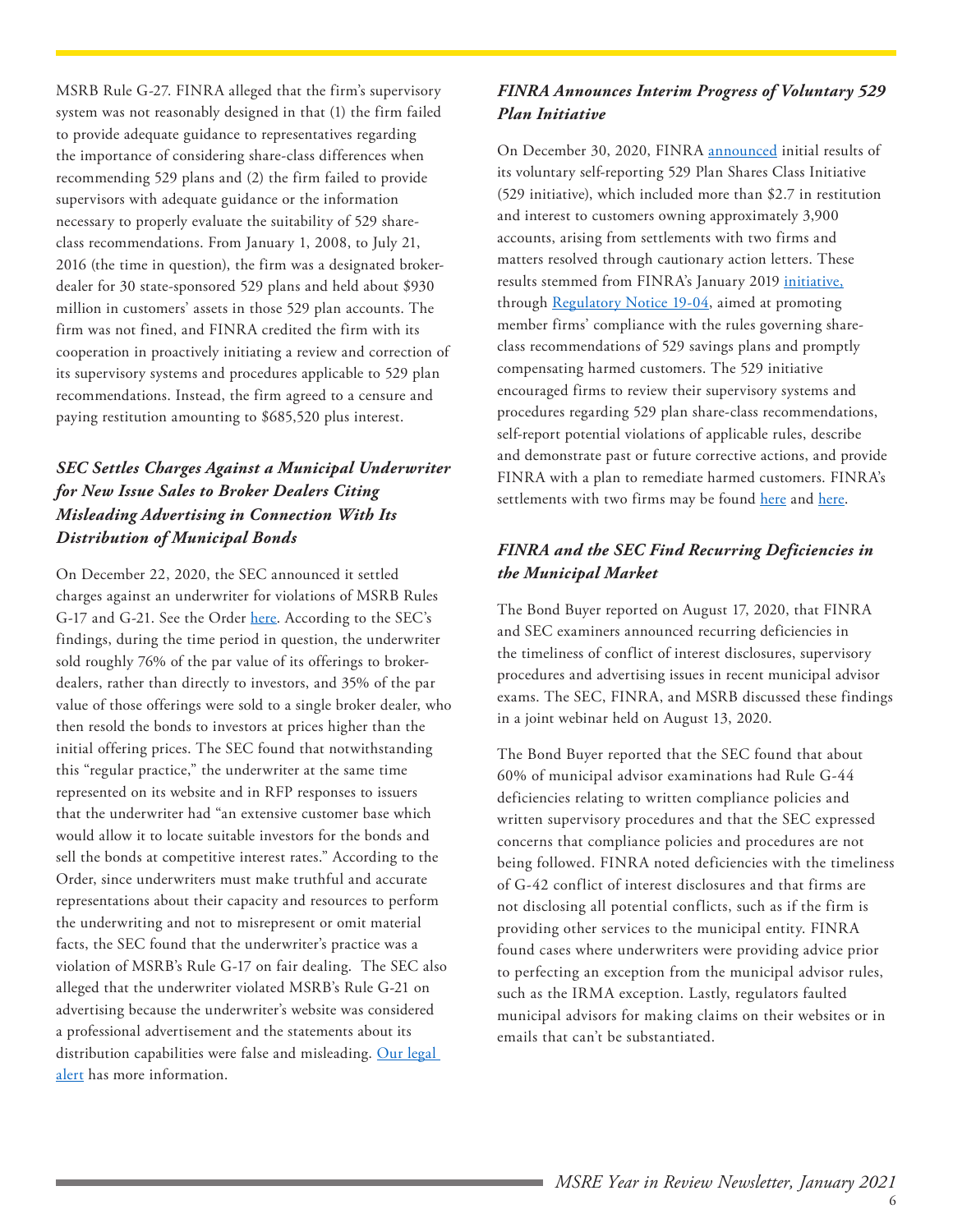#### *Litigation Update – Flint Water Crisis*

On October 7, 2020, victims of the Flint, Michigan, water contamination crisis filed a lawsuit in the U.S. District Court for the Eastern District of Michigan against the underwriters of bonds sold in 2014 to finance a new water pipeline built to serve the city and the surrounding area. The plaintiffs are seeking up to \$2 billion in damages from three underwriters involved in the deal, accusing them of aiding and abetting in the events that led to the lead poisoning crisis.

The crisis dates back to 2014, when the city's contract with Detroit to receive water from Lake Huron ended. In April 2014, the city turned to the Flint River for its water supply while awaiting the completion of the \$285 million Karegnondi water supply pipeline carrying water from Lake Huron to Flint and other Genesee County communities. The city failed to properly treat the Flint River water, which triggered lead contamination due to pipe corrosion. It was not abated until the fall of 2015, when the city shifted back to Detroit-supplied water.

The lawsuit accuses the underwriters of knowing of the "hazards to human health presented by the Flint River's highly corrosive water and Flint's aging network of lead service lines, Flint's inability to pay for necessary upgrades to the Flint" water plant and "the fact that Flint's residents and water users would begin consuming raw, untreated, and deleterious water shortly after the switch in April 2014." The plaintiffs allege that because the underwriters all either employed an internal public water expert or retained a consultant with significant public water expertise, they were aware of Flint's troubled plans, and knew "100% that if they participated in the bond sale, children would get hurt …"

#### *Litigation Update – SIFMA Brings Challenge to SEC's Temporary's Conditional Exemption*

The Securities Industry and Financial Markets Association (SIFMA) filed a supplementary brief in its lawsuit against the SEC, arguing that the SEC did not solicit stakeholders' input when it released its TCE. Read the full text of the exemption [here.](https://www.sec.gov/rules/exorders/2020/34-89074.pdf) SIFMA argued the Order was "arbitrary and capricious" and called for the U.S. Court of Appeals for the D.C. Circuit to strike it down. The TCE allows non-dealer municipal advisors to solicit investors in certain private placements of municipal bonds. Notwithstanding the TCE expired at the end of 2020, SIFMA alleged that the SEC violated the Administrative Procedure Act because the exemption was based on "incoherent rationale" and depended on "an unsupported factual premise." The SEC filed a motion

to oppose adding more news articles to the administrative record, arguing that it based the TCE on increased unbudgeted costs by municipalities and uncertainty about revenue during the COVID-19 pandemic, in addition to the news articles. Moreover, the SEC disputed that SIFMA's arguments that the SEC deliberately excluded news articles to hide facts that would contradict the order or negligently excluded them because they were published in the same news sources. In a letter addressed to a member of Congress, the SEC Chairman Clayton announced his expectation that the TCE will not be extended.

#### *Litigation Update – Whistleblower VRDO Cases*

As described in our [2019 Year-End Newsletter](https://www.ballardspahr.com/-/media/files/brochures/msre-year-in-review-2019---jan-2020.pdf?la=en&hash=A259CBAC6AF55823DDDBA4797FA6384F) and [2020 Mid-](https://www.ballardspahr.com/-/media/files/municipal-market-enforcement---01-20.pdf?la=en&hash=D9398747D8CF6740DFEE3BD249F12318)[Year Newsletter](https://www.ballardspahr.com/-/media/files/municipal-market-enforcement---01-20.pdf?la=en&hash=D9398747D8CF6740DFEE3BD249F12318), lawsuits were filed in California, Illinois, Massachusetts, and New York (joined with suits filed by the Cities of Philadelphia and Baltimore) alleging fraud by several investment banks acting as remarketing agents in the municipal variable rate demand obligation (VRDO) market. In late July 2019, attorneys for several of the banks filed a motion to dismiss the New York, Philadelphia, and Baltimore lawsuits in the U.S. District Court for the Southern District of New York. On November 2, 2020, the court denied the motion to dismiss, but dismissed the unjust enrichment claims, stating that they were duplicative. Six of the defendants must also face breach of contract claims.

On February 13, 2020, the State of New York [exercised](https://iapps.courts.state.ny.us/fbem/DocumentDisplayServlet?documentId=6SQqCrZC9ZUc2lNU7lmMWw==&system=prod) its right to object to dismissal of the lawsuit on the basis of the New York False Claims Act's public disclosure bar, a legal standard that exists to prevent whistleblowers from filing lawsuits supported by information that was already known to the public. Once the State exercised this option and objected to dismissal on a public disclosure ground, the court could not address the issue. On March 30, 2020, the Supreme Court of the State of New York [denied](https://iapps.courts.state.ny.us/fbem/DocumentDisplayServlet?documentId=a1gtAWt8lw6634M7ME2QFA==&system=prod) the defendants' joint motion to dismiss the case. On December 29, 2020, the New York Supreme Court Appellate Division [denied](http://www.nycourts.gov/courts/ad1/calendar/List_Word/2020/12_Dec/29/PDF/State%20of%20NY%20%20v%20%20JPMorgan%20Chase%20(2020-02539).pdf) the application of several defendants seeking to appeal the decision. As of the date of this newsletter the lawsuit is still pending, though the court has [encouraged the parties](https://iapps.courts.state.ny.us/fbem/DocumentDisplayServlet?documentId=24PHjG_PLUS_0XAYp8ioQy7e77Q==&system=prod) to resolve the matters through the Neutral Evaluation Program, an alternative dispute resolution system that seeks to provide informal assessment of cases through the issuance of nonbinding opinions.

On April 10, 2020, the Office of Illinois Attorney General Kwame Raoul notified the Circuit Court of Cook County that it was blocking dismissal of the VRDO case on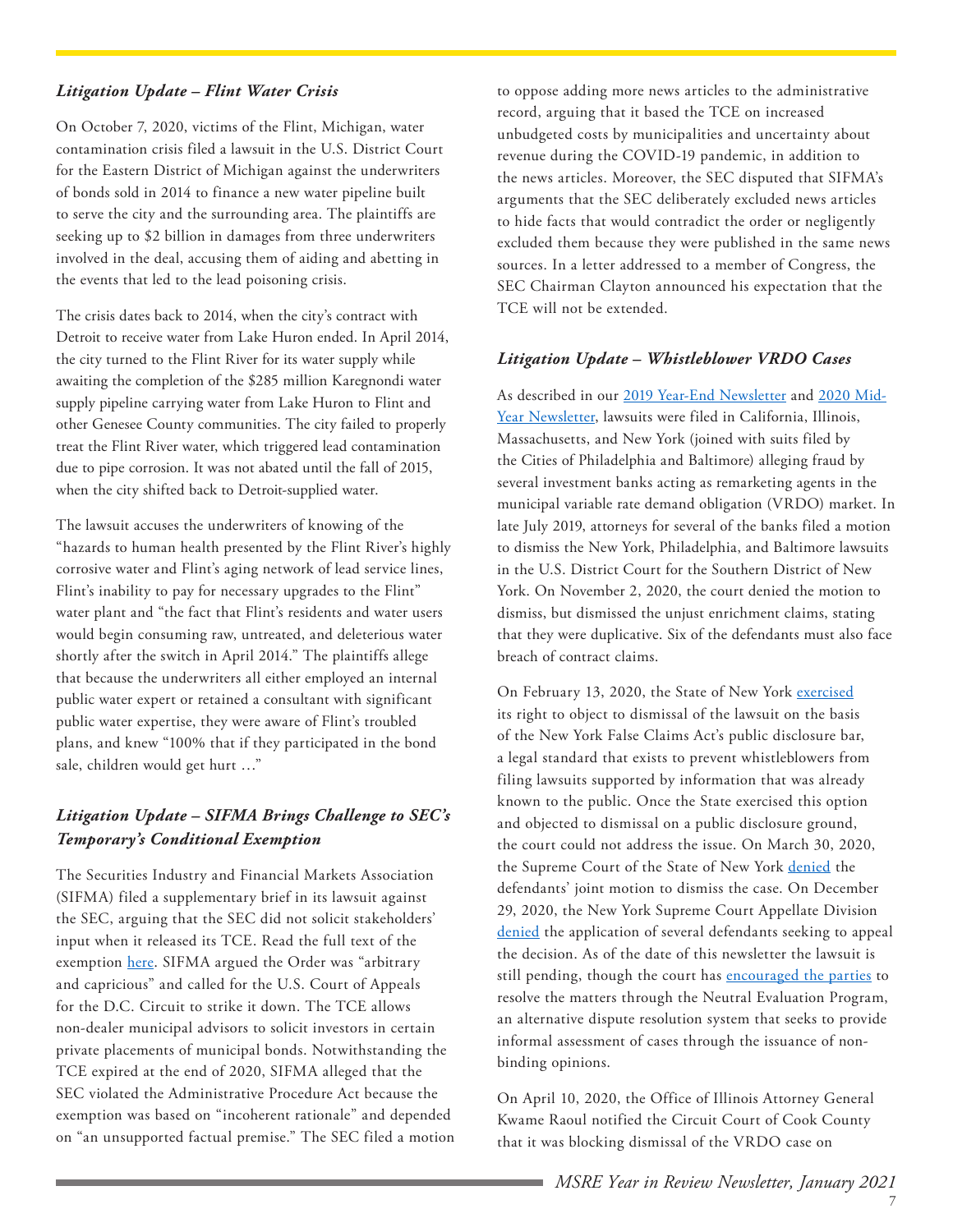<span id="page-7-0"></span>public disclosure grounds. As of the most recent filings on December 9, 2020, the case is still ongoing, with a case status call set for January 29, 2021.

On July 23, 2019, the Massachusetts Superior Court dismissed the Massachusetts lawsuit on the basis that the public disclosure bar prevented the suit. The plaintiff appealed this ruling to the Supreme Judicial Court for the Commonwealth of Massachusetts. Read the Appellant's brief and reply brief in opposition to the Motion to Dismiss, and the Appellee's brief in support of the Motion to Dismiss [here](https://www.ma-appellatecourts.org/docket/SJC-12973). Oral argument on the appeal was held on January 6, 2021.

On July 7, 2020, the State of California filed its fifth Amended Complaint in the Superior Court of California, requesting a jury trial. The plaintiff again alleges that the defendants colluded in a "robo-resetting" scheme, and as a result caused the State of California to pay artificially high interest rates on VRDOs and hundreds of millions of dollars in VRDO-related overcharges. The defendants have filed a Notice of Demurrer to Plaintiff's fifth Amended Complaint on the grounds that Plaintiff did not state facts sufficient to constitute a cause of action under the California Rules of Civil Procedure. Arguments were heard on December 18, 2020.

# **MSRB RULEMAKING – YEAR-END REVIEW**

#### *MSRB Membership and Committees*

On August 5, 2020, the SEC [approved changes](https://www.sec.gov/rules/sro/msrb/2020/34-89484.pdf) to MSRB Rules A-3 on membership and A-6 on committees. These amendments reduced the size of the MSRB's board to 15 from 21. Additionally, applicants that want to be considered as public members on the board will have to abide by a longer "cooling off" period (the length of time that an individual must have been separated from employment or other association with any regulated entity), as the SEC increased this period from two years to five years. Board members term limits were also affected by the rule changes, with the length of service on the board capped at six years. Additionally, the rule change replaced the requirement that at least one and not less than 30% of regulated members on the 21-member Board be municipal advisors with a requirement that the 15-member Board include at least two municipal advisors. The SEC and MSRB noted that these changes are designed to improve board governance. The effective date was October 1, 2020.

On September 15, 2020, the MSRB filed additional amendments to Rules A-3 and A-4 with the SEC. The rule proposals included: revising the Board's quorum requirement; modifying the voting requirement for the Board to remove a member for cause; permitting the Board to meet by way of electronic means; updating the requirement for taking Board action without a meeting; and moving the provision on Board resolutions into its own subsection. You can read the full text of the rule changes in the Federal Register [here](https://www.govinfo.gov/content/pkg/FR-2020-10-01/pdf/2020-21659.pdf) and [here.](https://www.govinfo.gov/content/pkg/FR-2020-10-07/pdf/2020-22098.pdf)

#### *Clarification on MSRB Rule G-32 - Enhanced Disclosure*

On October 13, 2020, the MSRB filed a Notice of a Proposed [Rule Change](http://www.msrb.org/~/media/Files/SEC-Filings/2020/MSRB-2020-08.ashx) to Amend MSRB Rule G-32 with the SEC, to clarify that the "yes/no" flags for the BQ Data Field, the PAC Bond Data Field, and the Put Date Field must be manually completed. The proposed rule change is intended to put underwriters on notice that these fields will not be auto-populated with information input into the New Issue Information Dissemination Service (NIIDS). The proposed rule change seeks to clarify a prior rule filing that the MSRB submitted to the SEC on April 10, 2019, and that was subsequently approved by the SEC, as amended, on June 27, 2019, which required the addition of 66 data fields to Form G-32. In the [Notice of Filing,](https://www.govinfo.gov/content/pkg/FR-2020-10-28/pdf/2020-23795.pdf) the MSRB stated that the proposed compliance change become effective on March 31, 2021. On December 9, 2020, the **SEC** proposed the rule change.

### *MSRB Again Grants Conditional Temporary Relief to Dealers Due to COVID-19*

On December 2, 2020, the MSRB filed a [proposed rule](http://www.msrb.org/~/media/Files/SEC-Filings/2020/MSRB-2020-09.ashx) for immediate effectiveness with the SEC that called for additional temporary regulatory relief to brokers, dealers, and municipal securities dealers and municipal advisors in light of the ongoing COVID-19 pandemic. The proposed rule change will (i) allow internal inspections of Offices of Supervisory Jurisdiction, branch offices and non-branch locations remotely, subject to certain conditions, for the remainder of calendar year 2020 and calendar year 2021, without an onsite visit to the office or location; (ii) provide a temporary extension of time for the appropriate securities association or regulatory agency (FINRA, the SEC, OCC, FRB and FDIC) to initiate periodic examinations of dealers; (iii) further extend the period of time for individuals who meet the definition of a municipal advisor principal to pass the Municipal Advisor Principal Qualification Exam (Series 54 Examination) to November 12, 2021; and (iv) make a technical amendment to Supplementary Material .12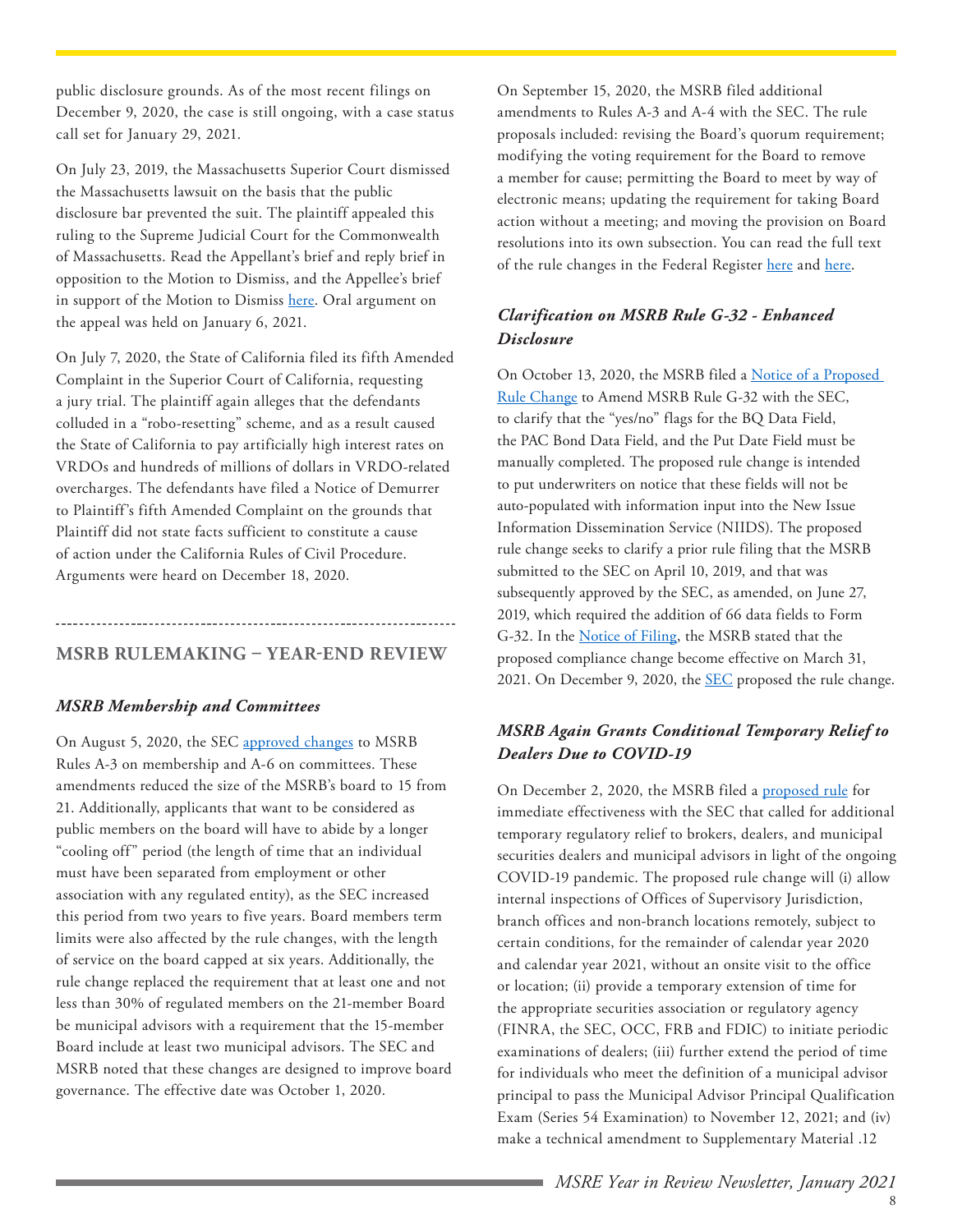<span id="page-8-0"></span>under Rule G-3 to update a cross reference. If a dealer plans to conduct remote examinations, it must amend or supplement its WSPs. The proposed rule provides important guidance to dealers on what it considers reasonably designed procedures for conducting remote inspections. Dealers are advised to amend their WSP's accordingly. On December 9, 2020, the Commission [published a notice](https://www.sec.gov/rules/sro/msrb/2020/34-90621.pdf) to solicit comments on the proposed rule change.

# **COVID-19 AND OTHER TRENDS IN THE MUNICIPAL MARKET – YEAR-END REVIEW**

During the second-half of 2020, the U.S. and rest of the world continued dealing with the ongoing impacts of COVID-19. Below are some industry trends in the face of the continued pandemic.

#### *Weekly COVID-19-Related Disclosure Summary*

The MSRB is monitoring disclosures to the EMMA website and on April 2, 2020, began aggregating links to any disclosures that reference COVID-19. The MSRB has continued publishing this on a weekly basis. The MSRB's [weekly summary](http://www.msrb.org/msrb1/pdfs/Municipal-Securities-Market-COVID-19-Related-Disclosure-Summary.pdf) continues to provide statistics on the growing number of primary market and continuing disclosures from states, municipalities, and other issuers around the country that have felt the impact of COVID-19 on their financial and operating status.

# *Frequently Asked Questions Related to COVID-19 Pandemic Regulatory Relief*

The MSRB is maintaining answers to frequently asked questions (FAQs) to address COVID-19 pandemic-related regulatory measures and guidance for brokers, dealers, municipal securities dealers, and municipal advisors in light of disruptions to normal business activities. This resource is meant to be read in conjunction with applicable MSRB rules and interpretations, see [here](http://msrb.org/Rules-and-Interpretations/MSRB-Rules.aspx). Topics covered include professional qualifications, supervision, transaction reporting, mark-up disclosure, best execution and fair pricing, regulatory fees, and additional background and resources.

#### *Disclosure Statistics and Other Industry Trends*

At the October 5, 2020, meeting of the SEC Fixed Income Market Structure Advisory Committee (FIMSAC), members of the Committee again stressed the importance of more timely municipality disclosures. Read the full report [here.](https://www.sec.gov/spotlight/fixed-income-advisory-committee/fimsac-muni-overview-100520.pdf)

The Bond Buyer reported that in 2020, state and local governments issued a record \$474.1 billion of municipal debt across 12,940 deals, surpassing 2017's record of \$448.6 billion and well ahead of 2019's \$426.3 billion of issuance across 11,596 deals. Municipal bond funds ended the year with net inflows of \$20.5 billion despite withdrawals of \$30.9 billion from March 4 through April 8, at the start of the COVID-19 pandemic.

### **CONCLUSION**

Throughout his tenure, Clayton pushed for more prompt annual financial reporting from issuers, as well as a more consistent release of unaudited interim information to improve municipal disclosure, as evident in his [Published Statement](https://www.sec.gov/news/public-statement/statement-clayton-olsen-2020-05-04) in May 2020 with the SEC's Office of Municipal Securities in regard to disclosure during the COVID-19 pandemic and the [SEC bulletin](https://www.sec.gov/municipal/application-antifraud-provisions-staff-legal-bulletin-21) which addressed how anti-fraud laws apply to disclosures (see a further discussion of the SEC bulletin in our [mid-year newsletter\)](https://www.ballardspahr.com/-/media/files/municipal-market-enforcement---07-20.pdf). Chairman Clayton also oversaw implementation of the SEC's Temporary Conditional Exemption and Regulation Best Interest [\(Reg BI](https://www.govinfo.gov/content/pkg/FR-2019-07-12/pdf/2019-12164.pdf)) which strengthened broker-dealer standard of conduct beyond existing suitability obligations and made it clear that a brokerdealer may not put its financial interests ahead of the retail investor.

Although we do not know all of the initiatives Gensler may pursue, we expect that in the first half of 2021 the SEC will continue to focus on timely and meaningful disclosure, particularly as it relates to the continued impact of COVID-19 on the financial and operational conditions of issuers and obligated persons.

Although the effective dates for new interpretive guidance to Rule G-17 and the new Form G-32 have been delayed until March 2021 due to COVID-19, SIFMA has published updated form G-17 letters to enhance and streamline G-17 disclosures, and we anticipate greater focus by broker-dealers on implementing these changes as the effective date approaches. Implementation of the MSRB's board changes will impact board governance and potentially the direction of MSRB rule-making.

FINRA continues to execute its ongoing risk monitoring, market surveillance, and enforcement programs, while prioritizing matters that present the most risk during the COVID-19 pandemic. Namely, FINRA is focusing in